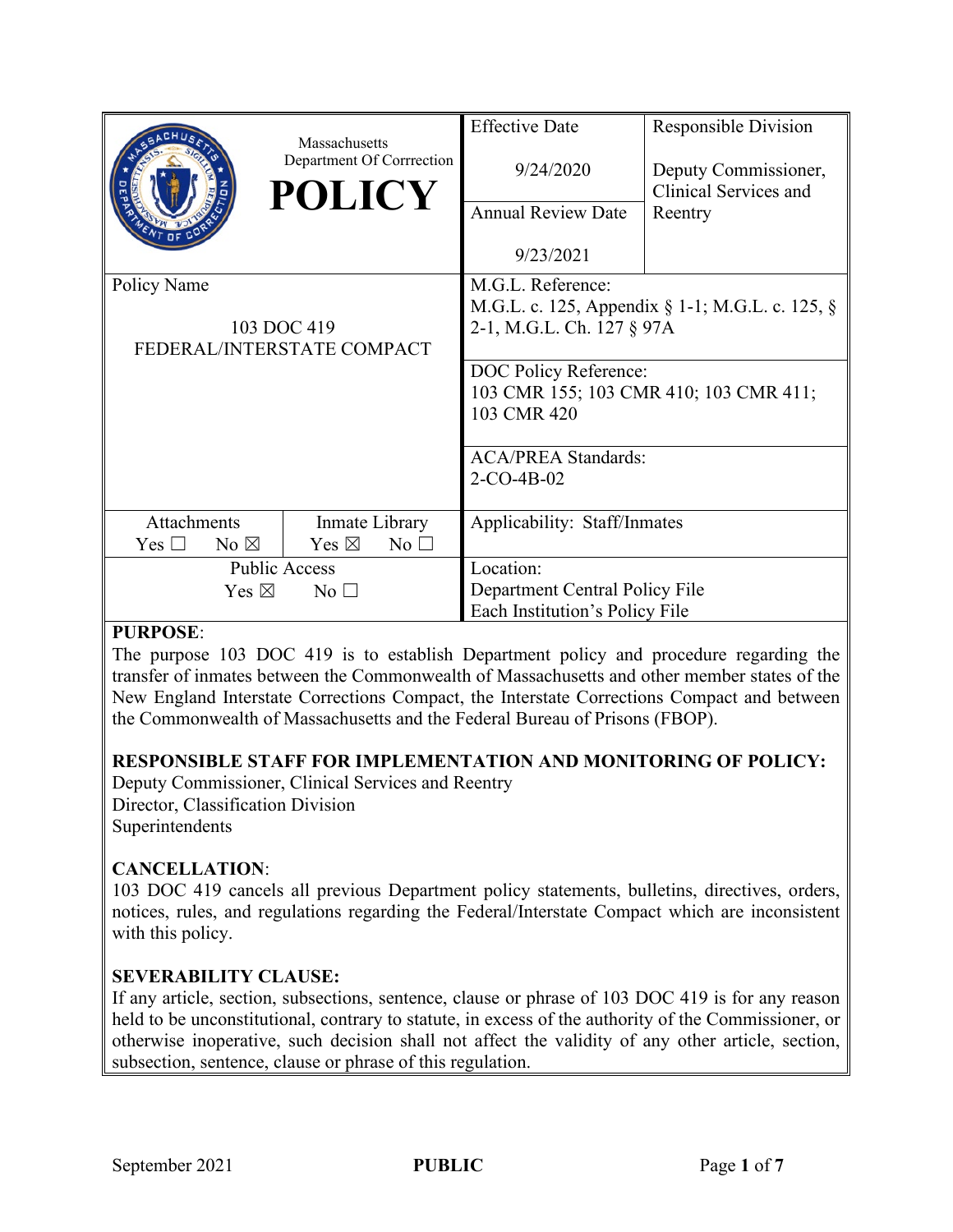# **TABLE OF CONTENTS**

| 419.01 | Criteria for Transfer                        | 3              |
|--------|----------------------------------------------|----------------|
| 419.02 | <b>Eligibility Guidelines for Transfer</b>   | 3              |
| 419.03 | <b>Classification Process</b>                | 3              |
| 419.04 | <b>Referral Process</b>                      | 3              |
| 419.05 | <b>Transfer Process</b>                      | $\overline{4}$ |
| 419.06 | Responsibility                               | 4              |
| 419.07 | Massachusetts Inmates in other Jurisdictions | 4              |
| 419.08 | Other state inmates in Massachusetts         | 5              |
| 419.09 | <b>General Provisions</b>                    | 6              |
| 419.10 | Emergencies                                  | 7              |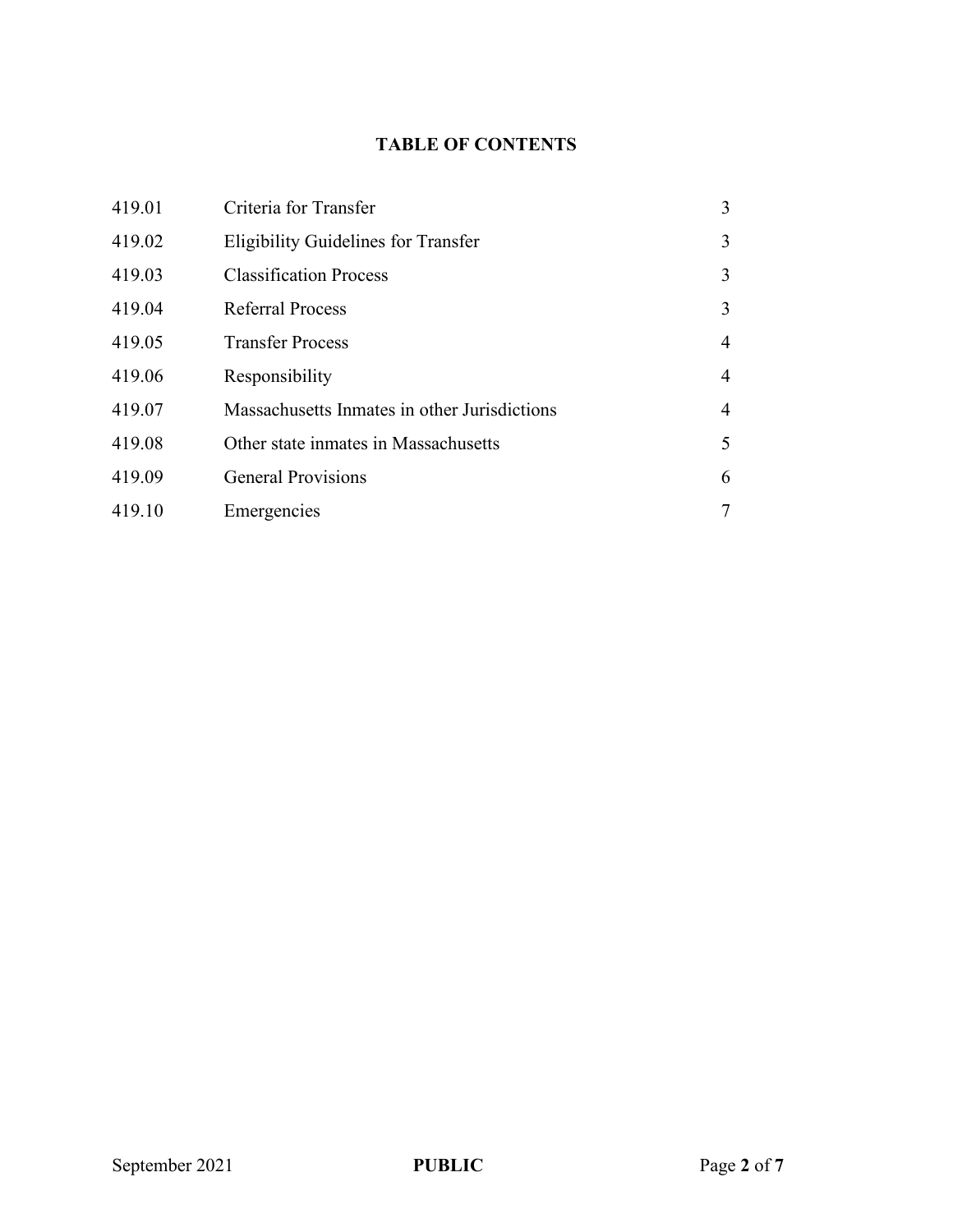### **419.01 CRITERIA FOR TRANSFER**

Under the provisions of the New England Corrections Compact (NECC), Interstate Corrections Compact (ICC) or Federal Agreement, an inmate may be transferred to another state (hereinafter included in the term "state") or the Federal Bureau of Prisons (FBOP) provided a contract has been executed between Massachusetts and the respective party and one or more of the following are met:

- A. All in-state alternatives have been considered and found unsuitable for providing the required degree of security for a particular inmate.
- B. At the discretion of the Commissioner of Massachusetts DOC or a designee.

#### **419.02 ELIGIBILITY GUIDELINES FOR TRANSFER**

The following factors shall normally preclude consideration for interstate or federal transfer:

- A. Any unresolved issues of a criminal nature.
- B. At the discretion of the Commissioner or a designee.

#### **419.03 CLASSIFICATION PROCESS**

A. Recommendations for interstate or federal transfer shall normally occur via the classification process in accordance with 103 CMR 420, *Classification*.

Facility staff shall select and input the recommendations in the "Screen For" and "Placement Site" field as appropriate via IMS

- B. All institutions shall utilize the "Board Recommendation" section of the Classification Recommendation/Results screen and include all of the above information in the "Board's Rationale" field.
- C. Regularly scheduled classification reviews, in accordance with 103 CMR 420, *Classification*, shall be conducted on inmates pending interstate or federal transfer. The institution shall make a recommendation to the Commissioner or a designee indicating the need or lack thereof for continued interstate or federal screening.

#### **419.04 REFERRAL PROCESS**

The County Federal and Interstate Unit (CFI Unit) shall be responsible for the referral of all inmates to other states.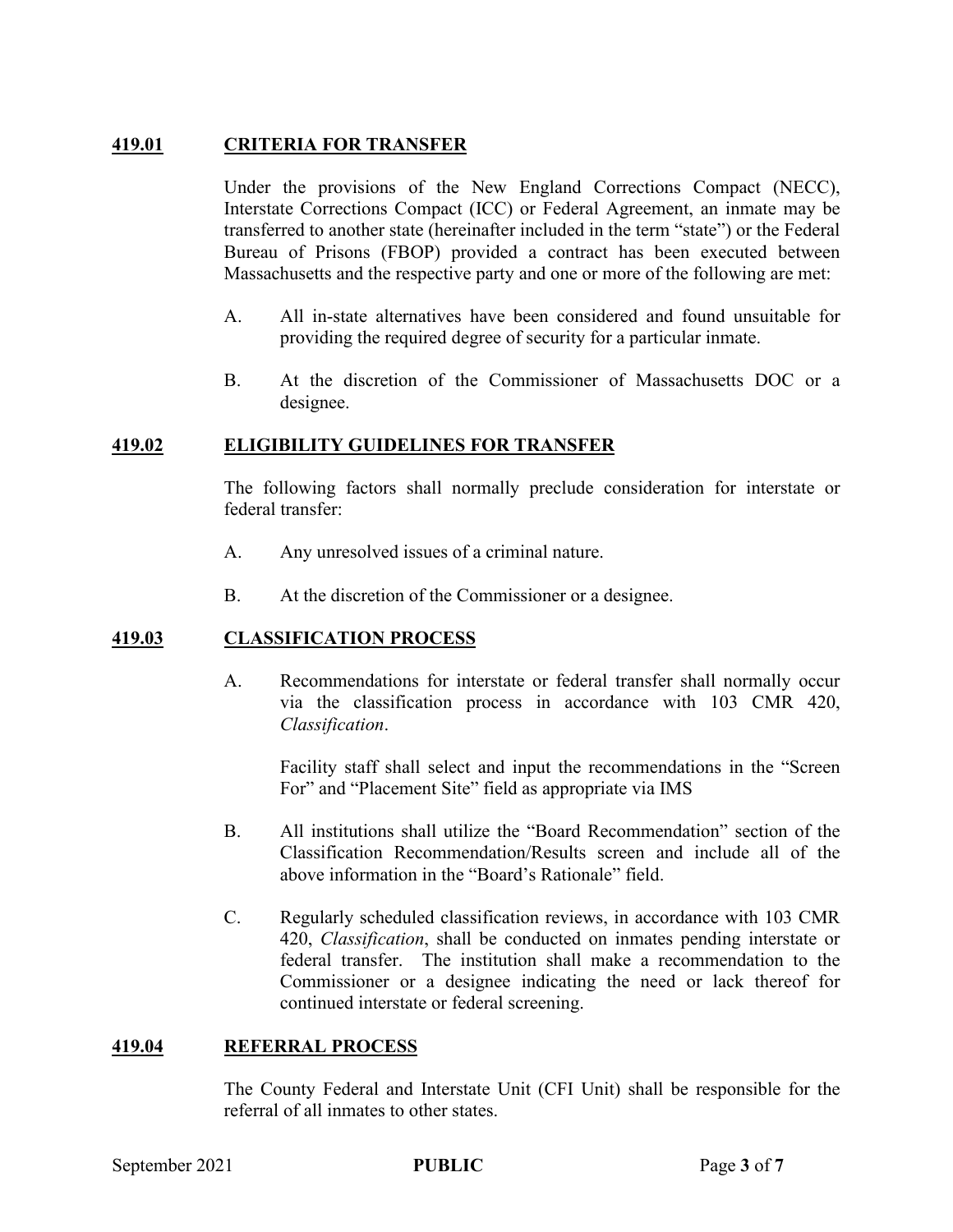- A. Upon approval by the Commissioner or a designee, an application shall be referred to a designated state(s) and shall contain the following:
	- 1. Information and documentation relating to the inmate's case history and reason for transfer, including but not limited to, classification report(s), disciplinary chronology, Security Threat Group (STG) information and medical clearance form.
	- 2. Copies of Mittimuses for the sentences for which the inmate is confined, police reports and any orders or rulings relative to the same.
- B. The receiving state shall have a reasonable amount of time to review the application and render a decision regarding the request for placement provided, however, that on an emergency basis the receiving state may informally accept and take custody of an inmate pending submission and review of complete documentation.

#### **419.05 TRANSFER PROCESS**

- A. Upon notification to the CFI Unit of acceptance by a state, transportation arrangements shall be coordinated by the Central Transportation Unit (CTU) in conjunction with the CFI Unit to have the inmate delivered to the receiving state by the CTU.
- B. Approved property and medicine shall accompany the inmate. CTU will retain a copy of the mittimus.
- C. The sending institution shall notify the CTU of any security/transportation issues or concerns relating to the inmate.
- D. In cases where there will be a mutual exchange of inmates, arrangements may be made with the receiving state in an effort to minimize transportation expenses.

#### **419.06 RESPONSIBILITY**

Questions, concerns, or matters related to Massachusetts inmates transferred to another state pursuant to the NECC, ICC or the Federal Agreement shall be directed to the CFI Unit.

#### **419.07 MASSACHUSETTS INMATES IN OTHER JURISDICTIONS**

A. A Massachusetts inmate transferred to another state shall receive classification reviews in accordance with 103 CMR 420.14, *Classification*.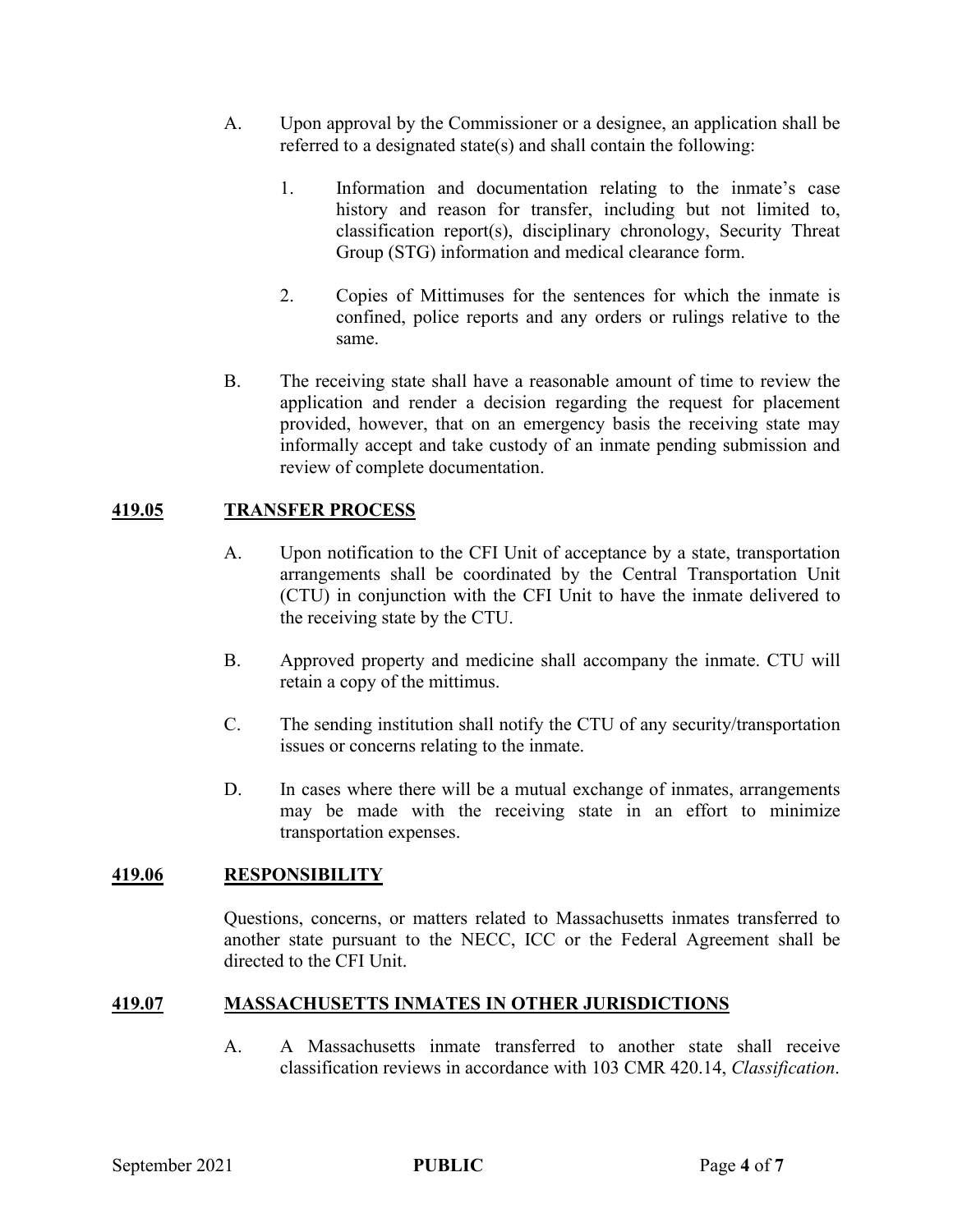- B. A Massachusetts inmate may be classified or reclassified by the receiving state as follows:
	- 1. Between medium and maximum security at their discretion provided, however, no reduction in security occurs when Massachusetts notifies the receiving state that the inmate must be held in maximum security.
	- 2. To a custody level below medium only with the prior approval of the Commissioner of the Massachusetts Department or designee.
- C. Massachusetts inmates in other jurisdictions shall be eligible for good time credits pursuant to regulations set forth in 103 CMR 411, *Deduction from Sentence.*
	- 1. The CFI Unit shall request all work, program and education participation through bi-annual progress reports or as needed.
	- 2. Good time shall be posted by the CFI Unit.
	- 3. In accordance with 103 CMR 410, *Sentence Computations* and 103 CMR 155, *Inmate Six Part Folder*, sentence computation and Certificates for Discharge/Release shall be the responsibility of the Central Date Computation Unit (CDCU).

#### **419.08 OTHER STATE INMATES IN MASSACHUSETTS**

- A. Inmates transferred to Massachusetts pursuant to the NECC, ICC, or the Federal Agreement shall be classified in accordance with 103 CMR 420, *Classification*.
- B. An out of state inmate may be classified or reclassified by Massachusetts as follows:
	- 1. Between medium and maximum security at Massachusetts' discretion; however**,** no reduction in security shall occur when the other state notifies Massachusetts that the inmate must be held in maximum security.
	- 2. To a custody level below medium with the prior approval of the other state.
- C. Good time for an out of state inmate shall be determined as follows:
	- 1. Progress reports are provided to the sending state upon request by the sending state.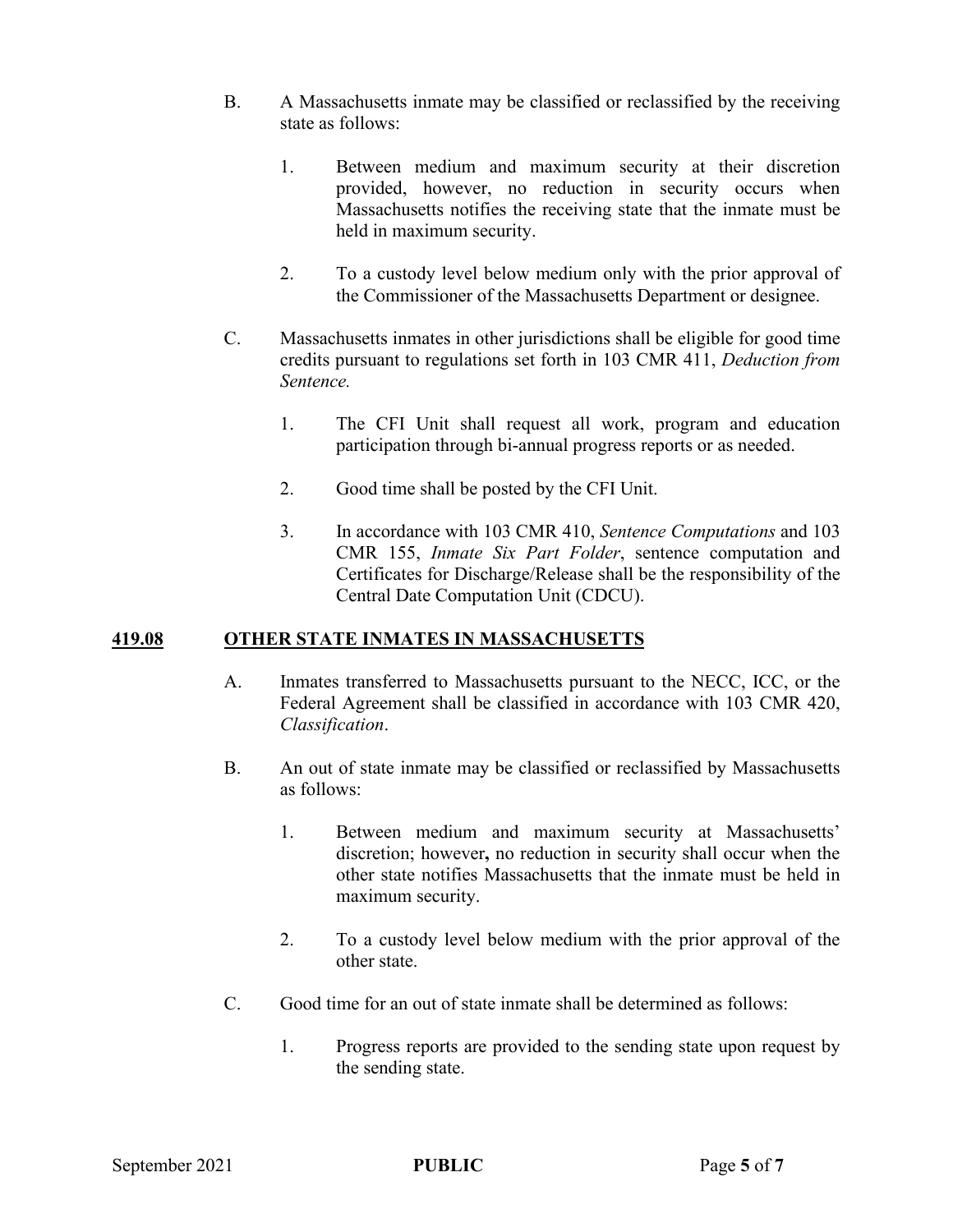- 2. Eligibility for good time credit is pursuant to the laws and regulations of the sending state.
- 3. Any reduction in release dates will be the responsibility of the sending state.
- D. A request to return to the sending state shall be made by the inmate directly to said state.

#### **419.09 GENERAL PROVISIONS**

This section applies to both Massachusetts inmates held in other states as well as with FBOP authorities and other state or federal inmates held in Massachusetts.

- A. Inmates confined in an institution pursuant to the provisions of the NECC, ICC, or Federal Agreement shall be subject to the jurisdiction of the sending state.
- B. The receiving state may impose on inmates of sending state the receiving state's internal rules and regulations governing inmate behavior and discipline; provided, however, that the receiving state may not impose a type of discipline prohibited by the laws or regulations of the sending state or with the sentence imposed by the sending state.
- C. Unless otherwise provided, transportation of inmates of the sending state shall be at the expense of the sending state.
- D. Upon demand of the sending state, the receiving state shall give up custody of an inmate of the sending state. If at that time of the request the inmate is either accused of or has a pending criminal charge committed within the receiving state, the inmate will not be returned to the sending state without the consent of the receiving state until discharge from prosecution or other proceedings, imprisonment or detention for such offense.
- E. Upon demand of the receiving state, the sending state shall retake any inmate of the sending state.
- F. Upon termination of the period of commitment, the sending state shall retake any inmate of the sending state.
- G. Upon agreement by and among the party states and with the consent of the inmate, the receiving state may discharge an inmate of the sending state within the borders of the receiving state at the completion of the confinement ordered by the sending state. The sending state shall provide at its expense, any clothing gratuity, (gate money), or transportation appropriate or required in the circumstances.